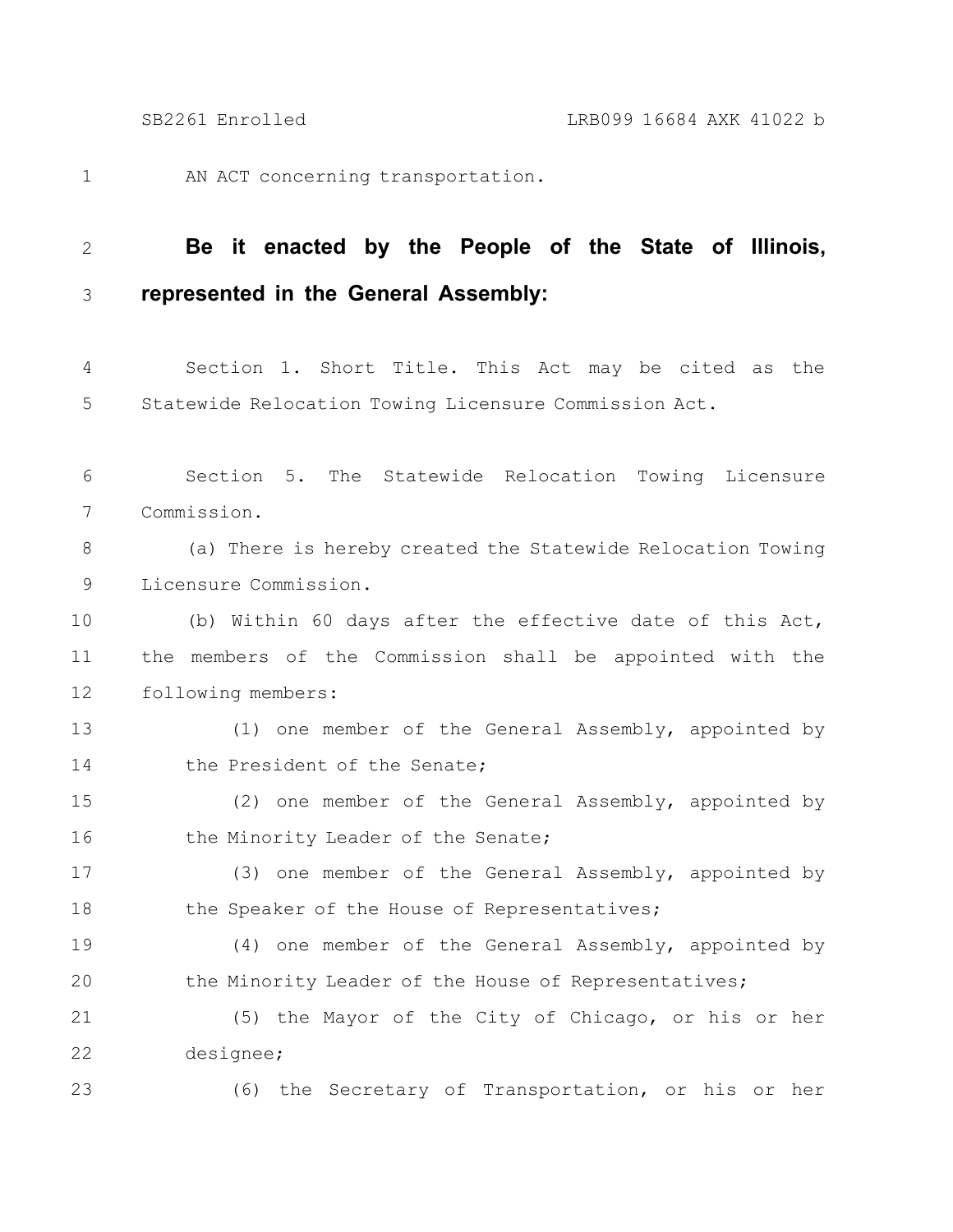designee; 1

(7) the Director of State Police, or his or her designee; 2 3

(8) two members of the public who represent the towing industry, appointed by the President of the Professional Towing and Recovery Operators of Illinois; 4 5 6

(9) two members of the public who represent the property casualty insurance industry, appointed by the Executive Director of the Illinois Insurance Association; 7 8 9

(10) the President of the Illinois Municipal League, or his or her designee; 10 11

(11) the President of the Illinois Sheriffs' Association, or his or her designee; 12 13

(12) the Cook County State's Attorney, or his or her designee; 14 15

(13) the Chairman of the Illinois Commerce Commission, or his or her designee; and 16 17

(14) the President of the Northwest Municipal Conference, or his or her designee. 18 19

(c) The members of the Commission shall receive no compensation for serving as members of the Commission. 20 21

(d) The Illinois Commerce Commission shall provide administrative and other support to the Commission. 22 23

Section 10. Meetings. 24

(a) Each member of the Commission shall have voting rights 25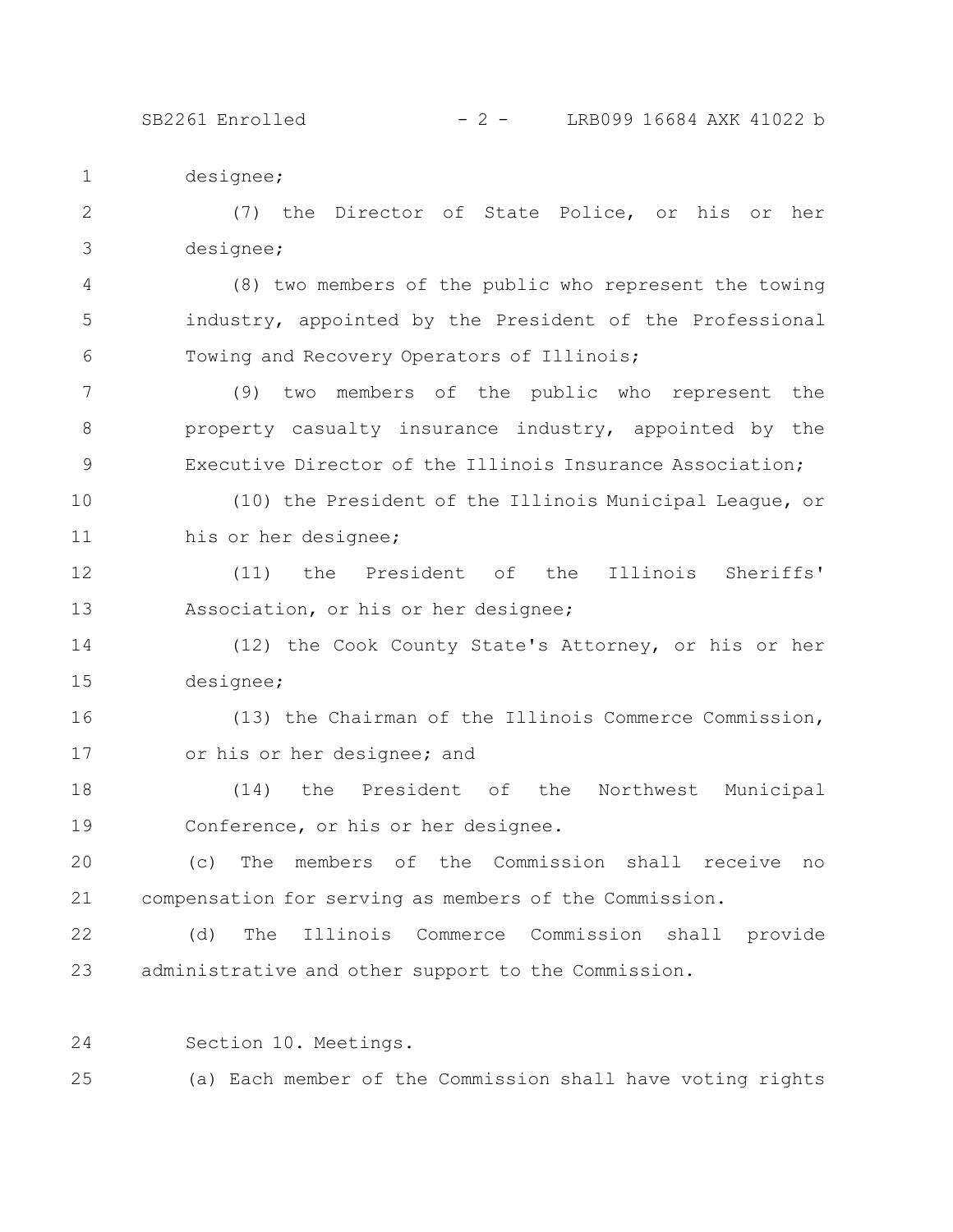SB2261 Enrolled - 3 - LRB099 16684 AXK 41022 b

- and all actions and recommendations shall be approved by a simple majority vote of the members. 1 2
- (b) The Commission shall meet no less than 3 times before the end of the calendar year in which this Act of the 99th General Assembly becomes effective. 3 4 5
- (c) At the initial meeting, the Commission shall elect one member as a Chairperson, through a simple majority vote, who shall thereafter call any subsequent meetings. 6 7 8
- 9

Section 15. Reporting.

(a) No later than July 1, 2017, the Commission shall submit a report to the Governor and to the General Assembly, which shall include, but is not limited to: 10 11 12

(1) an evaluation of the current towing laws in this State; 13 14

(2) a recommendation for an appropriate towing program for this State; 15 16

(3) a review of all potential litigation costs for an owner of an impounded vehicle, a towing company, and a county or municipality; and 17 18 19

20

(3) any other matters the Commission deems necessary.

Section 20. Repealer. This Act is repealed on January 1, 2018. 21 22

23

Section 105. The Illinois Vehicle Code is amended by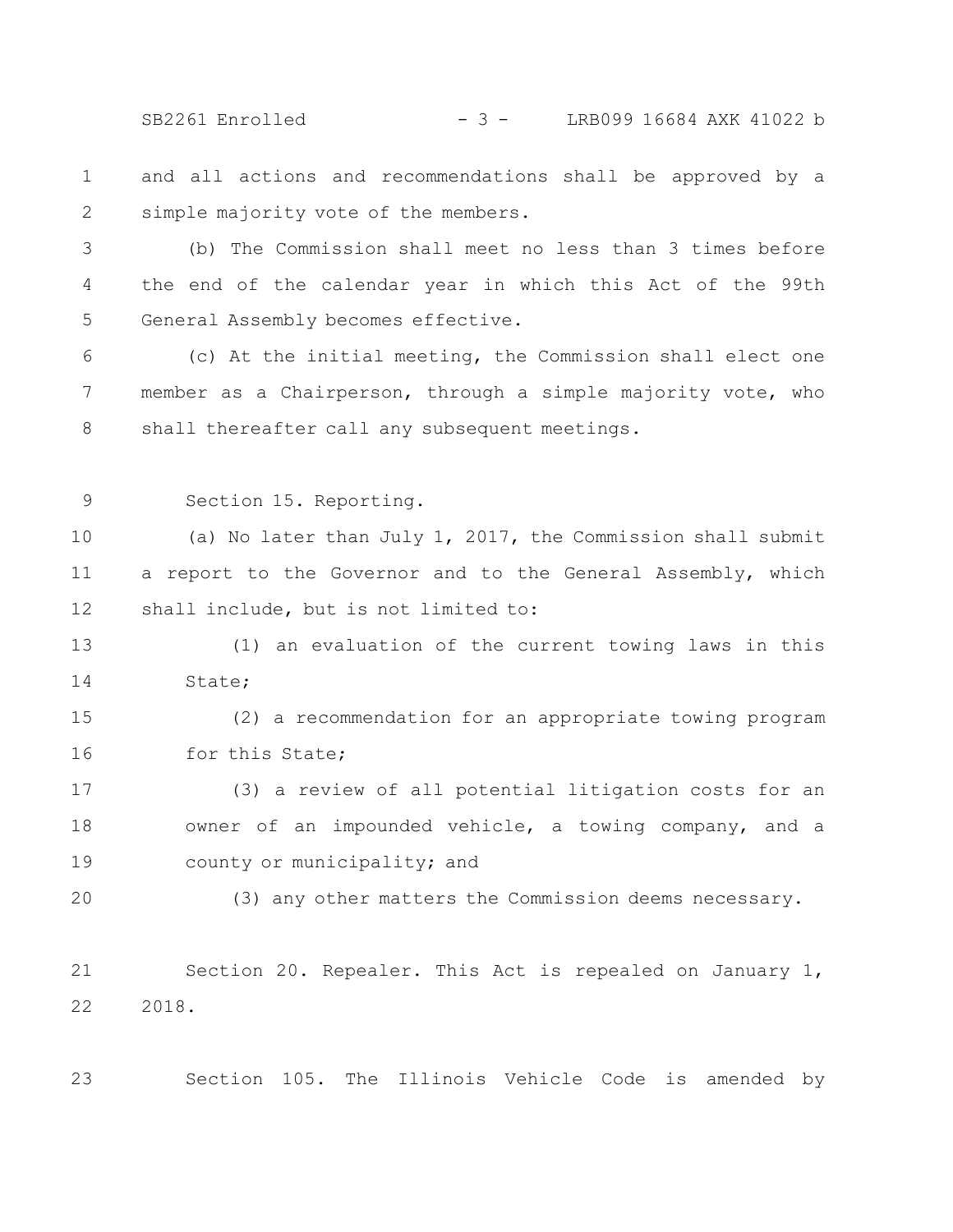SB2261 Enrolled - 4 - LRB099 16684 AXK 41022 b

1

changing Sections 11-208.7 and 11-1431 as follows:

2

(625 ILCS 5/11-208.7)

Sec. 11-208.7. Administrative fees and procedures for impounding vehicles for specified violations. 3 4

(a) Any county or municipality may, consistent with this Section, provide by ordinance procedures for the release of properly impounded vehicles and for the imposition of a reasonable administrative fee related to its administrative and processing costs associated with the investigation, arrest, and detention of an offender, or the removal, impoundment, storage, and release of the vehicle. The administrative fee imposed by the county or municipality may be in addition to any fees charged for the towing and storage of an impounded vehicle. The administrative fee shall be waived by the county or municipality upon verifiable proof that the vehicle was stolen at the time the vehicle was impounded. 5 6 7 8 9 10 11 12 13 14 15 16

(b) An Any ordinance establishing procedures for the release of properly impounded vehicles under this Section may impose fees only for the following violations: 17 18 19

(1) operation or use of a motor vehicle in the commission of, or in the attempt to commit, an offense for which a motor vehicle may be seized and forfeited pursuant to Section 36-1 of the Criminal Code of 2012; or 20 21 22 23

(2) driving under the influence of alcohol, another drug or drugs, an intoxicating compound or compounds, or 24 25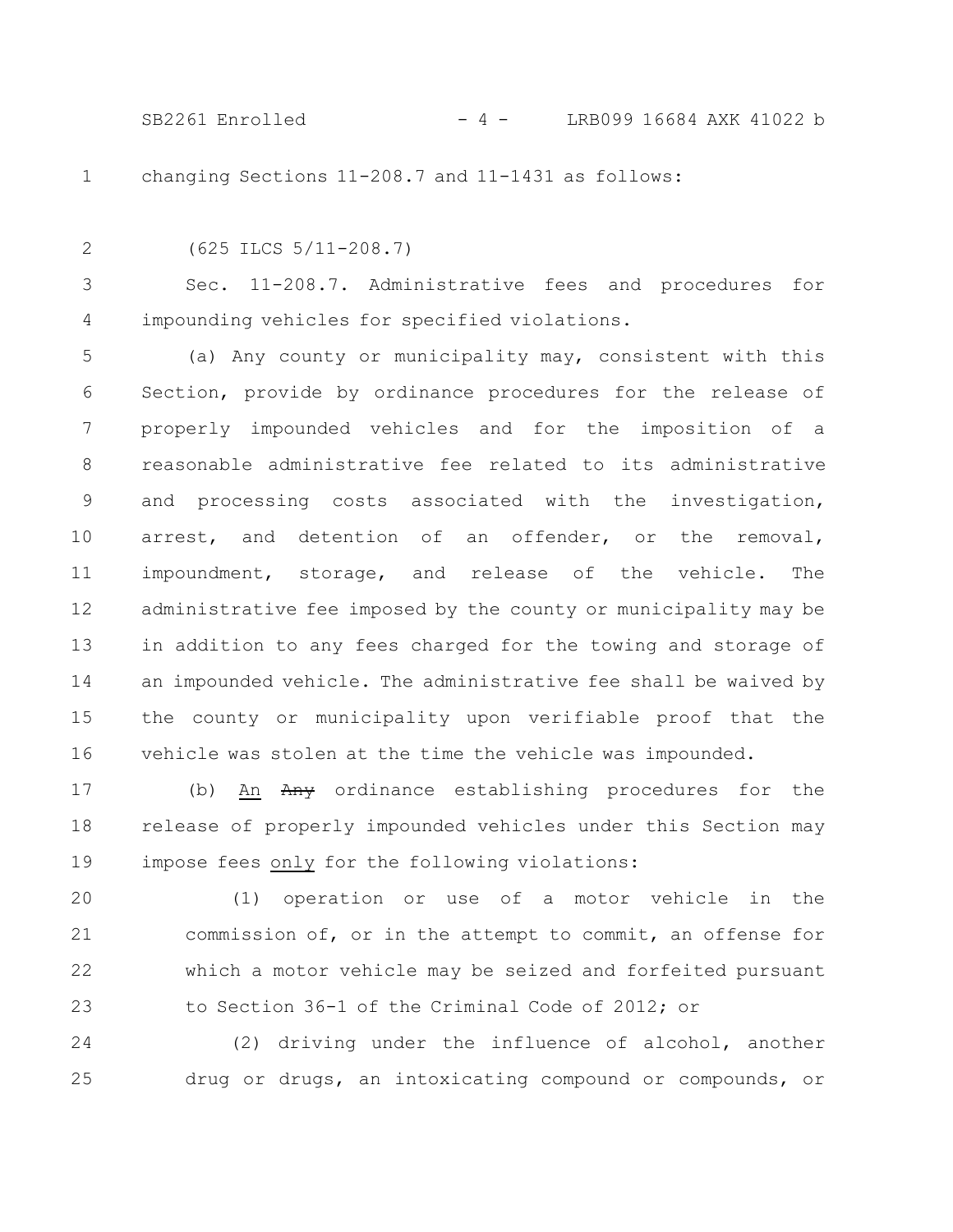SB2261 Enrolled - 5 - LRB099 16684 AXK 41022 b

any combination thereof, in violation of Section 11-501 of this Code; or 1 2

(3) operation or use of a motor vehicle in the commission of, or in the attempt to commit, a felony or in violation of the Cannabis Control Act; or 3 4 5

(4) operation or use of a motor vehicle in the commission of, or in the attempt to commit, an offense in violation of the Illinois Controlled Substances Act; or 6 7 8

(5) operation or use of a motor vehicle in the commission of, or in the attempt to commit, an offense in violation of Section 24-1, 24-1.5, or 24-3.1 of the Criminal Code of 1961 or the Criminal Code of 2012; or 9 10 11 12

(6) driving while a driver's license, permit, or privilege to operate a motor vehicle is suspended or revoked pursuant to Section 6-303 of this Code; except that vehicles shall not be subjected to seizure or impoundment if the suspension is for an unpaid citation (parking or moving) or due to failure to comply with emission testing; or 13 14 15 16 17 18 19

(7) operation or use of a motor vehicle while soliciting, possessing, or attempting to solicit or possess cannabis or a controlled substance, as defined by the Cannabis Control Act or the Illinois Controlled Substances Act; or 20 21 22 23 24

(8) operation or use of a motor vehicle with an expired driver's license, in violation of Section 6-101 of this 25 26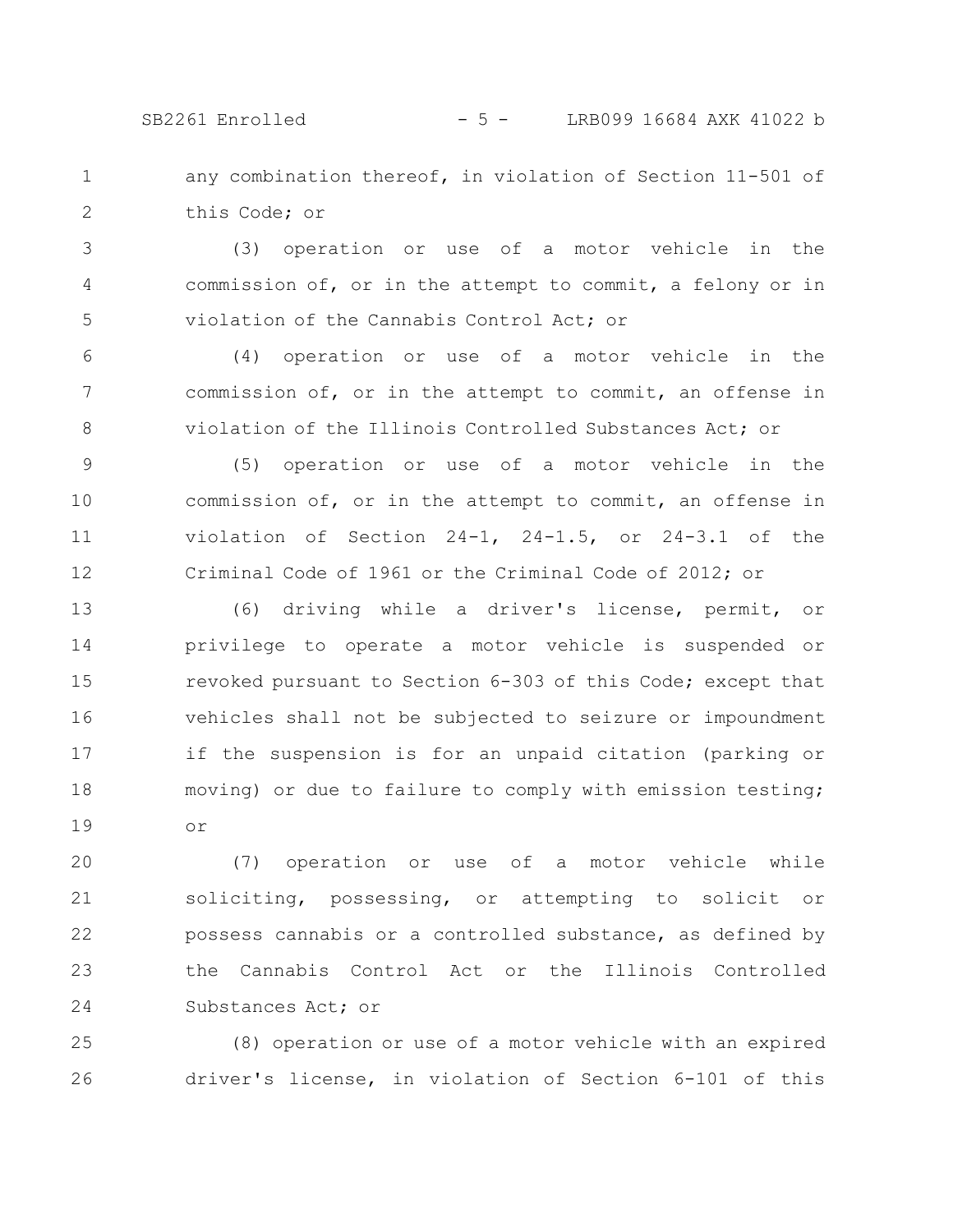Code, if the period of expiration is greater than one year; or 1 2

(9) operation or use of a motor vehicle without ever having been issued a driver's license or permit, in violation of Section 6-101 of this Code, or operating a motor vehicle without ever having been issued a driver's license or permit due to a person's age; or 3 4 5 6 7

(10) operation or use of a motor vehicle by a person against whom a warrant has been issued by a circuit clerk in Illinois for failing to answer charges that the driver violated Section 6-101, 6-303, or 11-501 of this Code; or 8 9 10 11

(11) operation or use of a motor vehicle in the commission of, or in the attempt to commit, an offense in violation of Article 16 or 16A of the Criminal Code of 1961 or the Criminal Code of 2012; or 12 13 14 15

(12) operation or use of a motor vehicle in the commission of, or in the attempt to commit, any other misdemeanor or felony offense in violation of the Criminal Code of 1961 or the Criminal Code of 2012, when so provided by local ordinance; or 16 17 18 19 20

(13) operation or use of a motor vehicle in violation of Section 11-503 of this Code: 21 22

(A) while the vehicle is part of a funeral procession; or 23 24

(B) in a manner that interferes with a funeral procession. 25 26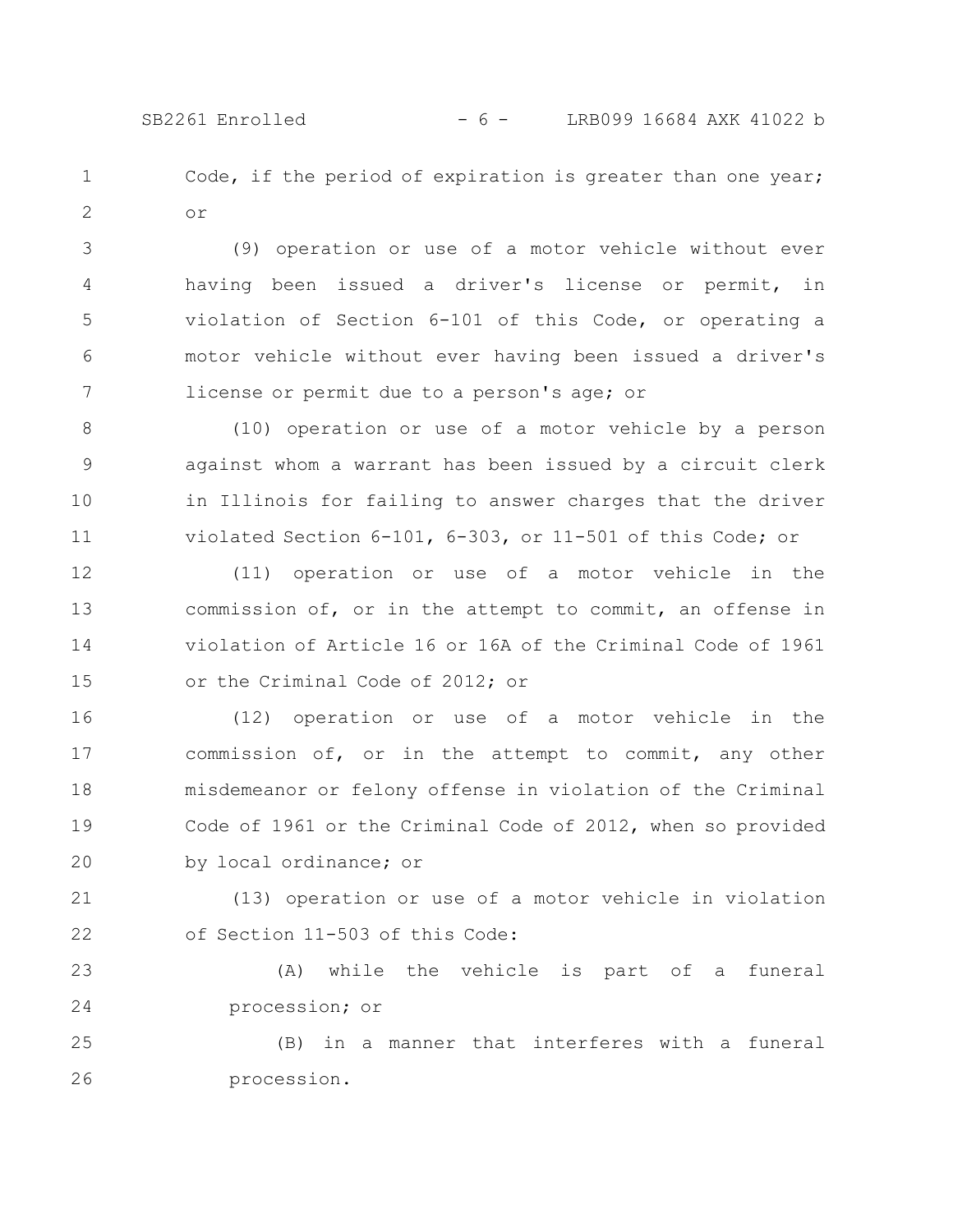SB2261 Enrolled - 7 - LRB099 16684 AXK 41022 b

(c) The following shall apply to any fees imposed for administrative and processing costs pursuant to subsection (b): 1 2 3

(1) All administrative fees and towing and storage charges shall be imposed on the registered owner of the motor vehicle or the agents of that owner. 4 5 6

(2) The fees shall be in addition to (i) any other penalties that may be assessed by a court of law for the underlying violations; and (ii) any towing or storage fees, or both, charged by the towing company. 7 8 9 10

(3) The fees shall be uniform for all similarly situated vehicles. 11 12

(4) The fees shall be collected by and paid to the county or municipality imposing the fees. 13 14

(5) The towing or storage fees, or both, shall be collected by and paid to the person, firm, or entity that tows and stores the impounded vehicle. 15 16 17

(d) Any ordinance establishing procedures for the release of properly impounded vehicles under this Section shall provide for an opportunity for a hearing, as provided in subdivision (b)(4) of Section 11-208.3 of this Code, and for the release of the vehicle to the owner of record, lessee, or a lienholder of record upon payment of all administrative fees and towing and storage fees. 18 19 20 21 22 23 24

(e) Any ordinance establishing procedures for the impoundment and release of vehicles under this Section shall 25 26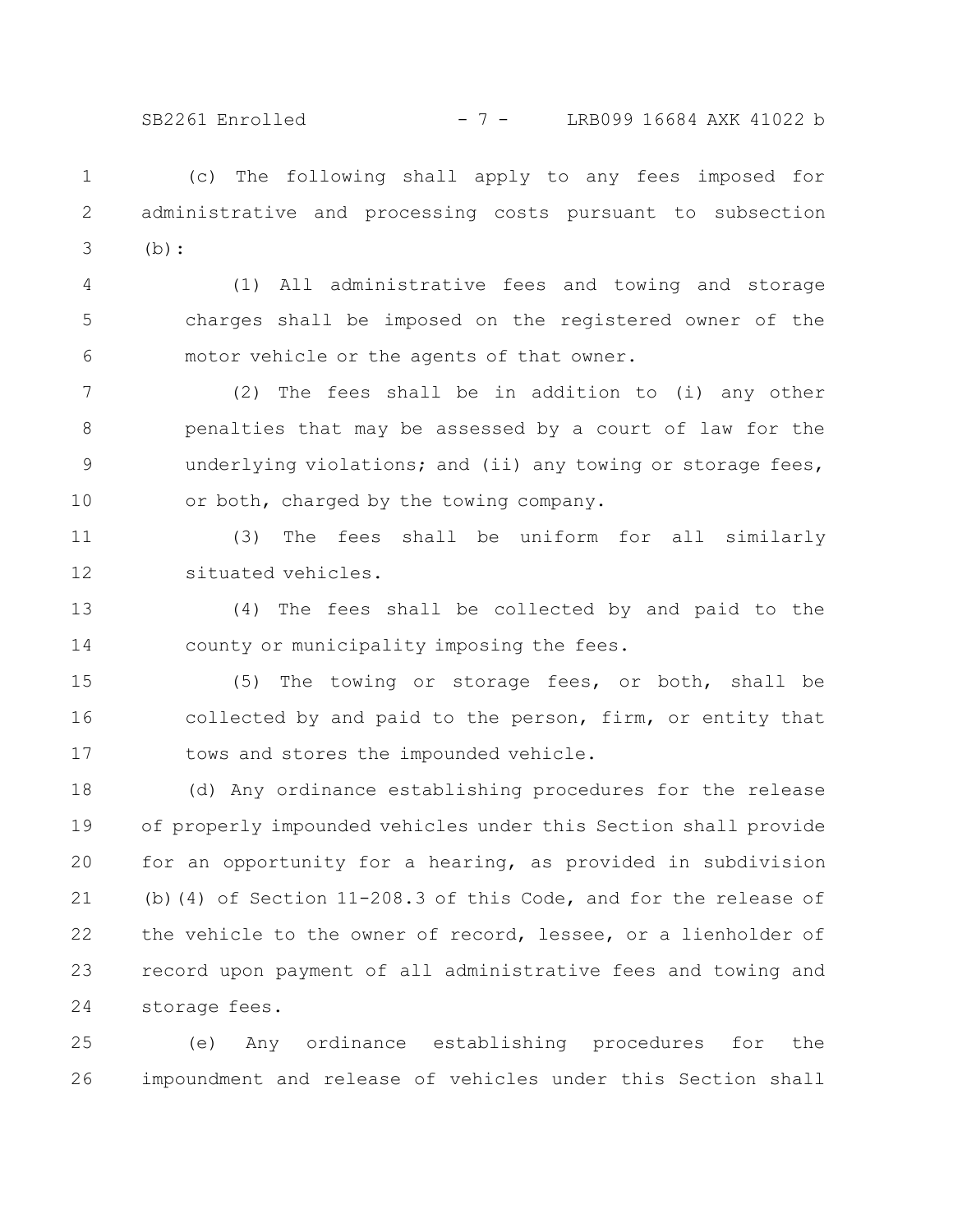## SB2261 Enrolled - 8 - LRB099 16684 AXK 41022 b

include the following provisions concerning notice of impoundment: 1 2

(1) Whenever a police officer has cause to believe that a motor vehicle is subject to impoundment, the officer shall provide for the towing of the vehicle to a facility authorized by the county or municipality. 3 4 5 6

(2) At the time the vehicle is towed, the county or municipality shall notify or make a reasonable attempt to notify the owner, lessee, or person identifying himself or herself as the owner or lessee of the vehicle, or any person who is found to be in control of the vehicle at the time of the alleged offense, of the fact of the seizure, and of the vehicle owner's or lessee's right to an administrative hearing. 7 8 9 10 11 12 13 14

(3) The county or municipality shall also provide notice that the motor vehicle will remain impounded pending the completion of an administrative hearing, unless the owner or lessee of the vehicle or a lienholder posts with the county or municipality a bond equal to the administrative fee as provided by ordinance and pays for all towing and storage charges. 15 16 17 18 19 20 21

(f) Any ordinance establishing procedures for the impoundment and release of vehicles under this Section shall include a provision providing that the registered owner or lessee of the vehicle and any lienholder of record shall be provided with a notice of hearing. The notice shall: 22 23 24 25 26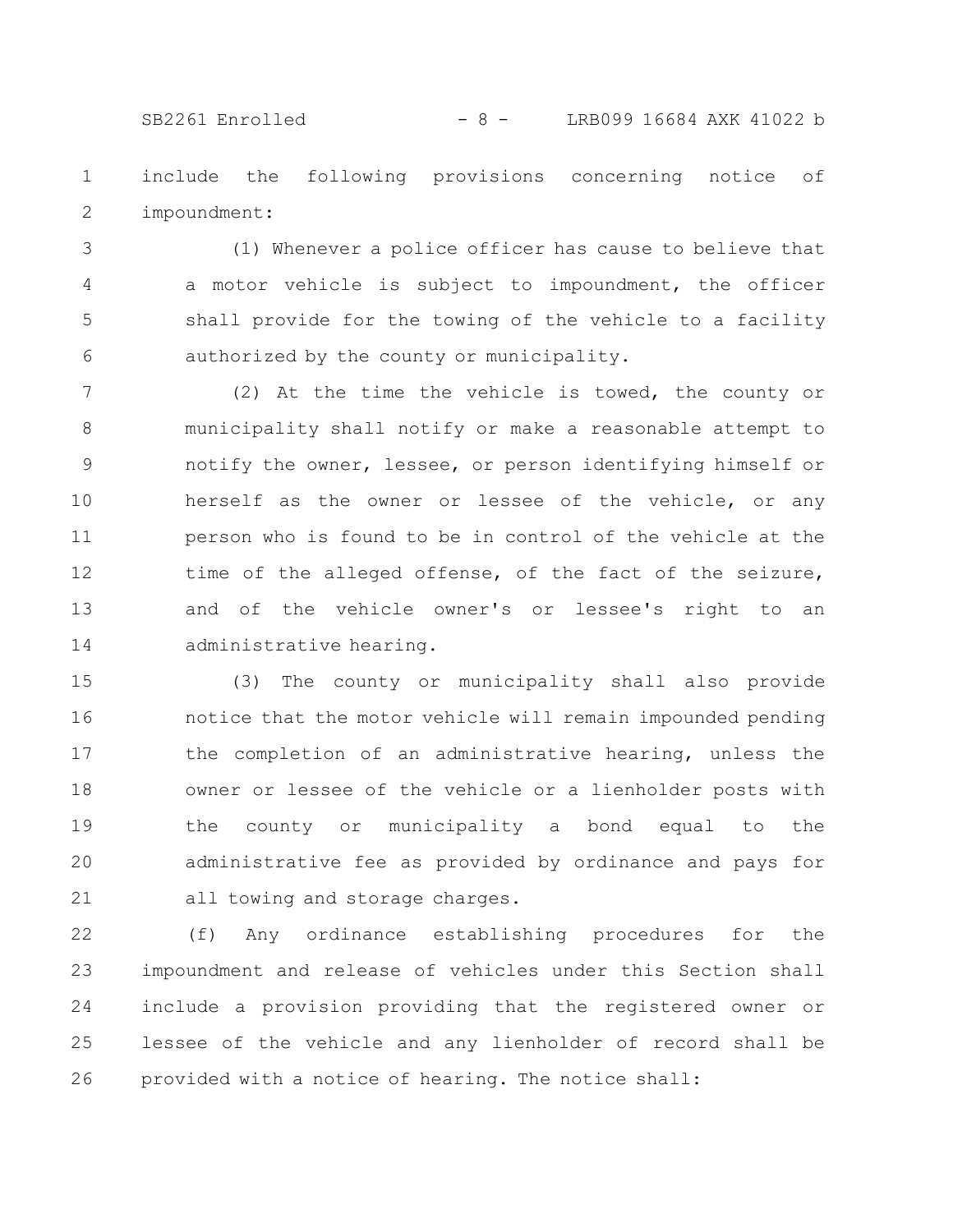(1) be served upon the owner, lessee, and any lienholder of record either by personal service or by first class mail to the interested party's address as registered with the Secretary of State; 1 2 3 4

(2) be served upon interested parties within 10 days after a vehicle is impounded by the municipality; and 5 6

(3) contain the date, time, and location of the administrative hearing. An initial hearing shall be scheduled and convened no later than 45 days after the date of the mailing of the notice of hearing. 7 8 9 10

(g) In addition to the requirements contained in subdivision (b)(4) of Section 11-208.3 of this Code relating to administrative hearings, any ordinance providing for the impoundment and release of vehicles under this Section shall include the following requirements concerning administrative hearings: 11 12 13 14 15 16

(1) administrative hearings shall be conducted by a hearing officer who is an attorney licensed to practice law in this State for a minimum of 3 years; 17 18 19

(2) at the conclusion of the administrative hearing, the hearing officer shall issue a written decision either sustaining or overruling the vehicle impoundment; 20 21 22

(3) if the basis for the vehicle impoundment is sustained by the administrative hearing officer, any administrative fee posted to secure the release of the vehicle shall be forfeited to the county or municipality; 23 24 25 26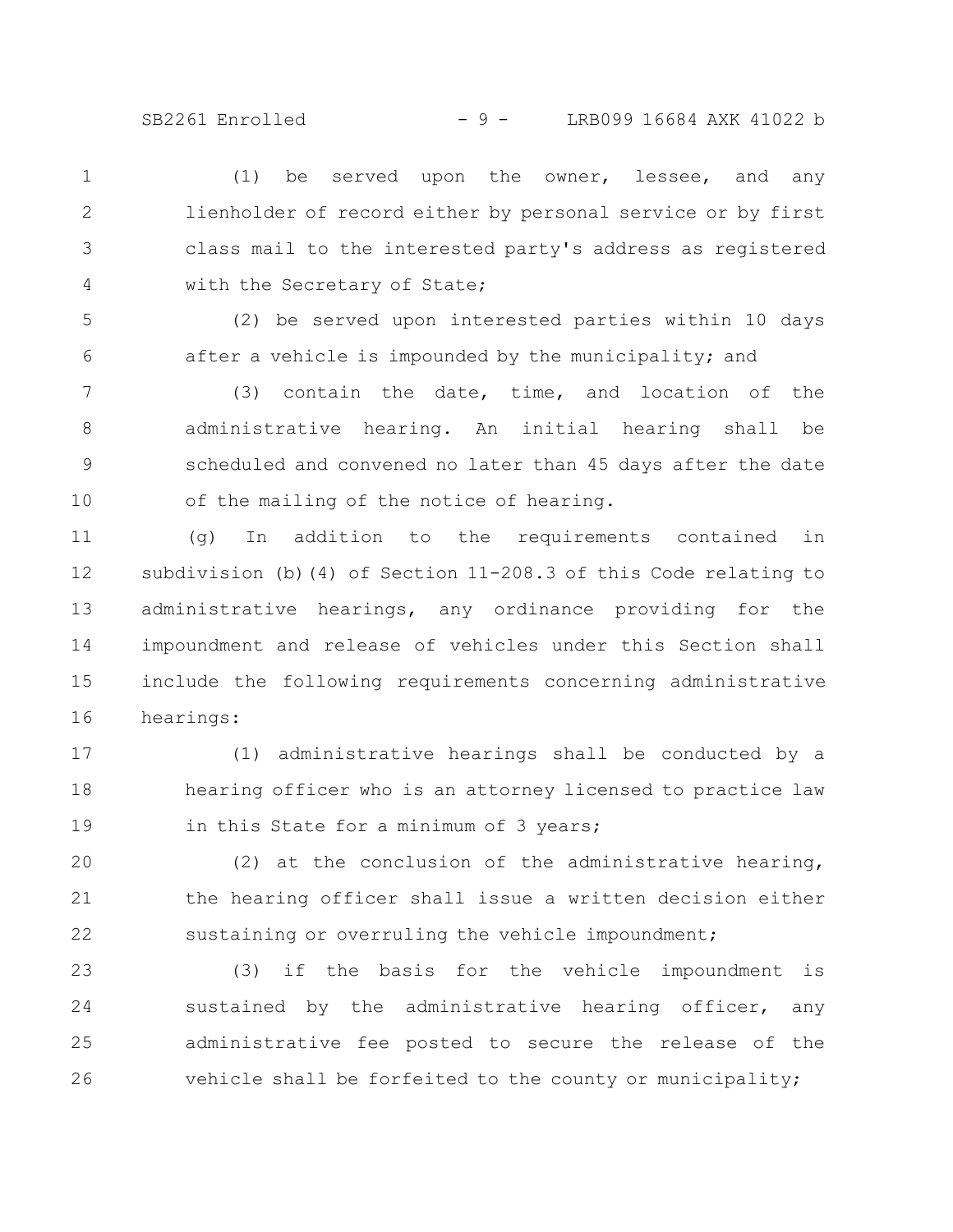(4) all final decisions of the administrative hearing officer shall be subject to review under the provisions of the Administrative Review Law, unless the county or municipality allows in the enabling ordinance for direct appeal to the circuit court having jurisdiction over the county or municipality; and 1 2 3 4 5 6

(5) unless the administrative hearing officer overturns the basis for the vehicle impoundment, no vehicle shall be released to the owner, lessee, or lienholder of record until all administrative fees and towing and storage charges are paid; and  $\div$ 7 8 9 10 11

(6) if the administrative hearing officer finds that a county or municipality that impounds a vehicle exceeded its authority under this Code, the county or municipality shall be liable to the registered owner or lessee of the vehicle for the cost of storage fees and reasonable attorney's fees. 12 13 14 15 16 17

(h) Vehicles not retrieved from the towing facility or storage facility within 35 days after the administrative hearing officer issues a written decision shall be deemed abandoned and disposed of in accordance with the provisions of Article II of Chapter 4 of this Code. 18 19 20 21 22

(i) Unless stayed by a court of competent jurisdiction, any fine, penalty, or administrative fee imposed under this Section which remains unpaid in whole or in part after the expiration of the deadline for seeking judicial review under the 23 24 25 26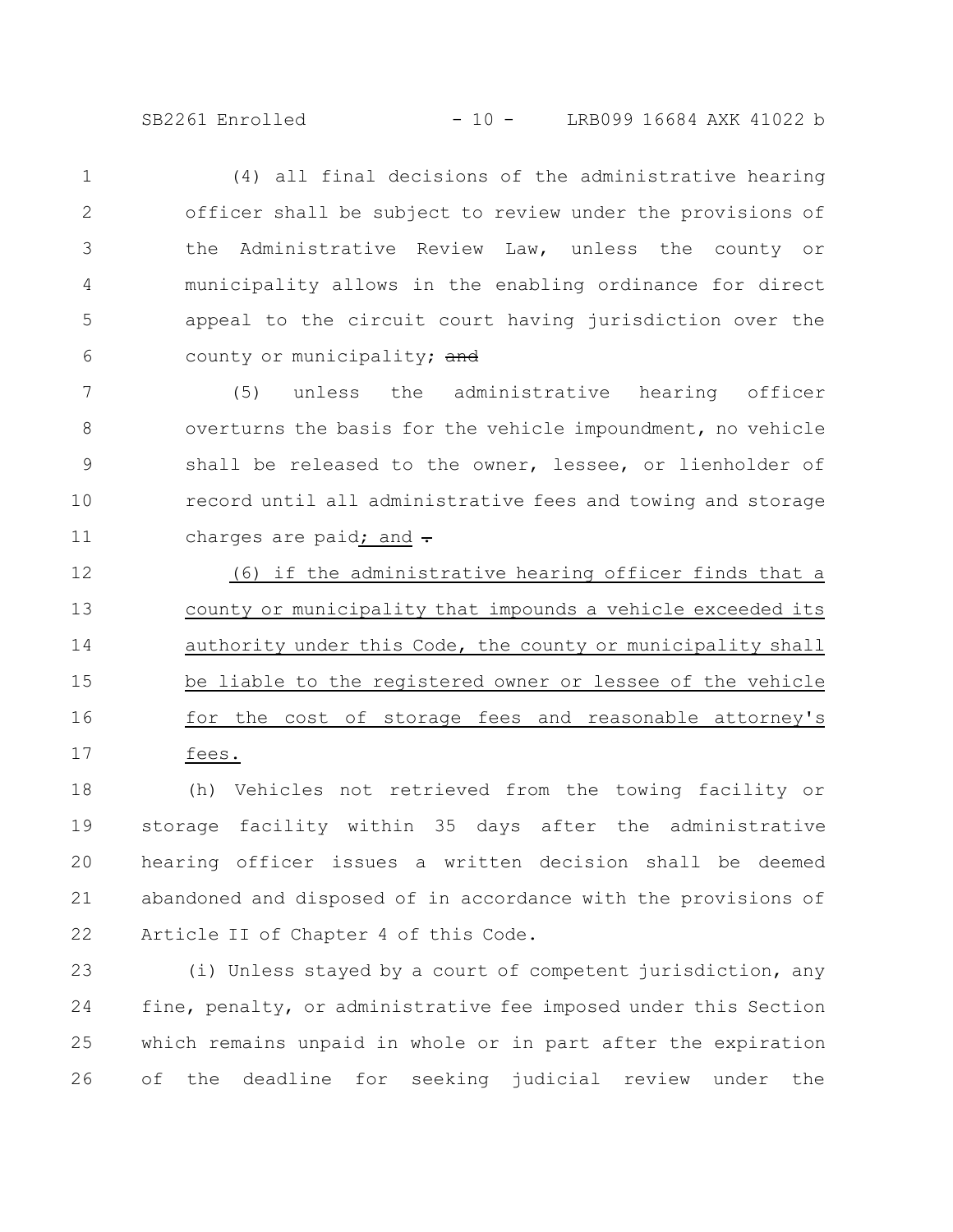SB2261 Enrolled - 11 - LRB099 16684 AXK 41022 b

Administrative Review Law may be enforced in the same manner as a judgment entered by a court of competent jurisdiction. 1 2

(j) The fee limits in subsection (b), the exceptions in paragraph (6) of subsection (b), and all of paragraph (6) of subsection (g) of this Section shall not apply to a home rule unit that tows a vehicle on a public way if a circumstance requires the towing of the vehicle or if the vehicle is towed due to a violation of a statute or local ordinance, and the home rule unit: 3 4 5 6 7 8 9

(1) owns and operates a towing facility within its boundaries for the storage of towed vehicles; and 10 11

(2) owns and operates tow trucks or enters into a contract with a third party vendor to operate tow trucks. (Source: P.A. 97-109, eff. 1-1-12; 97-1150, eff. 1-25-13; 98-518, eff. 8-22-13; 98-734, eff. 1-1-15; 98-756, eff.  $7-16-14.$ 12 13 14 15 16

(625 ILCS 5/11-1431) 17

Sec. 11-1431. Solicitations at accident or disablement scene prohibited. 18 19

(a) A tower, as defined by Section 1-205.2 of this Code, or an employee or agent of a tower may not: (i) stop at the scene of a motor vehicle accident or at or near a damaged or disabled vehicle for the purpose of soliciting the owner or operator of the damaged or disabled vehicle to enter into a towing service transaction; or (ii) stop at the scene of an accident or at or 20 21 22 23 24 25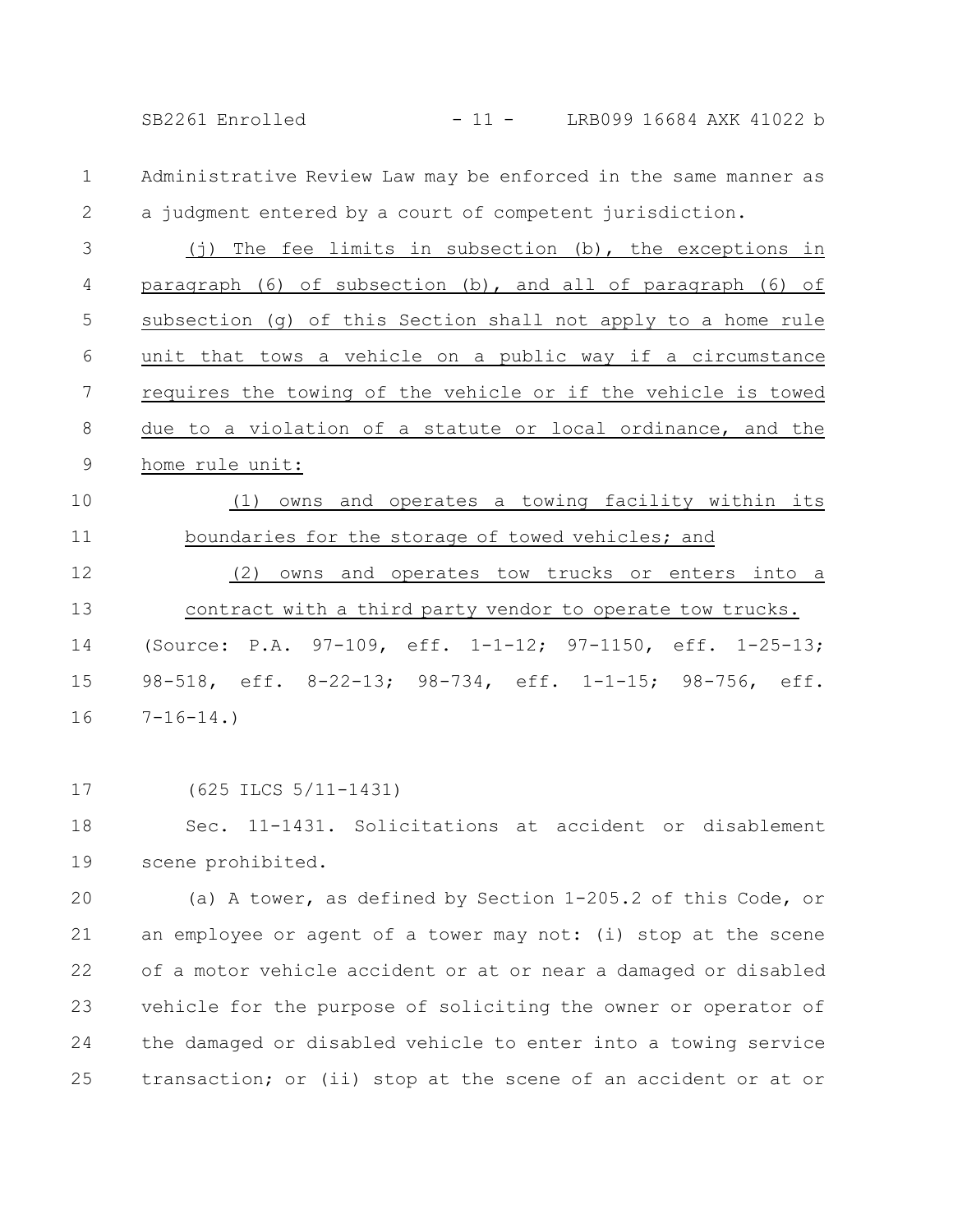near a damaged or disabled vehicle unless called to the location by a law enforcement officer, the Illinois Department of Transportation, the Illinois State Toll Highway Authority, a local agency having jurisdiction over the highway,  $\Theta$ r the owner or operator of the damaged or disabled vehicle, or the owner or operator's authorized agent, including his or her insurer or motor club of which the owner or operator is a member. This Section shall not apply to employees of the Department, the Illinois State Toll Highway Authority, or local agencies when engaged in their official duties. Nothing in this Section shall prevent a tower from stopping at the scene of a motor vehicle accident or at or near a damaged or disabled vehicle if the owner or operator signals the tower for assistance from the location of the motor vehicle accident or damaged or disabled vehicle. 1 2 3 4 5 6 7 8 9 10 11 12 13 14 15

(b) A person or company who violates this Section is guilty of a Class 4 felony business offense and shall be required to pay a fine of more than \$500, but not more than \$1,000. A person convicted of violating this Section shall also have his or her driver's license, permit, or privileges suspended for 3 months. After the expiration of the 3 month suspension, the person's driver's license, permit, or privileges shall not be reinstated until he or she has paid a reinstatement fee of \$100. If a person violates this Section while his or her driver's license, permit, or privileges are suspended under this subsection (b), his or her driver's license, permit, or 16 17 18 19 20 21 22 23 24 25 26